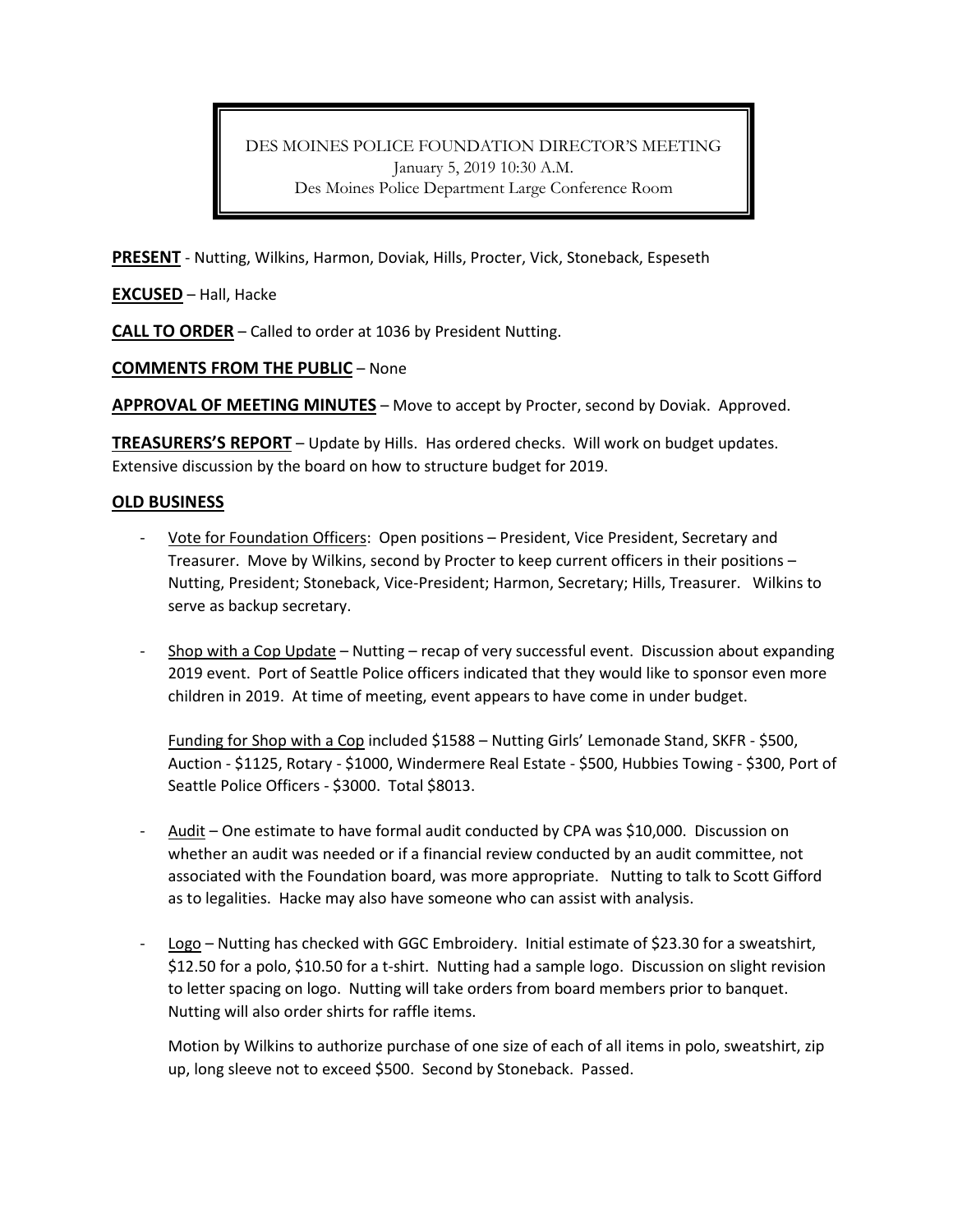- Website had been shut down. Nutting arranged for site to have a general email, paid for five years of service at \$491.60. Pays for protection of domain name. Run through Wix – platform to host the site. Doviak to review. Tabled until February. Discussion on what information to put on site.
- Board Members Jason Doll has not attended meetings for extended period of time. Nonattendance can lead to lack of quorums at meetings. Nutting will contact him.
- Break 1140-1145
- Toy Drive Update by Procter. Off. Batterman will pick up donations at the hotels, etc. Procter and Hills to pick up items at Chase Bank. Items will be sorted next week.
- Banquet January 25<sup>th</sup>. Procter has checked with caterers. Discussion of costs and food options. Bucca di Beppo selected to cater food. Budget of \$3000 for catering, Cases of water to be purchased at Costco. Wilkins has paper supplies if needed.

Hall rental. Wilkins advised that she had received an email from Shannon Kirchberg reference Foundation renting the Beach Park Event Center. Since the Foundation is not a city department, the City Manager, City Attorney and CFO have advised that the Foundation must pay certain fees. Due to non-profit status, Foundation does get a 75% discount. Rental will cost \$175 for booking, \$500 for rental, \$200 for use of the kitchen and \$175 for staffing by city employees. Discussion of costs with comment by Wilkins that there may be a slight adjustment to fees. Motion by Stoneback to budget \$6000 total for banquet. Second by Espeseth. Passed.

Off. Batterman will provide slide show for banquet. There will be a raffle and awards will be given out.

Five awards to be given out this year. Money for recognition included in budget. Plaque for Officer of the Year to be ordered by Wilkins. \$100 gift card also to be presented. Board members to pay to attend banquet.

- Mission Statement Vick volunteered to work on wording. Statement will then be sent out for approval.
- Bylaws Tabled. Stoneback and Nutting to meet with Scott Gifford.
- Budget Current fund balance of \$35,159.63. Extensive discussion of breaking down expenses vs. income. Monies from Nutting Girls' Lemonade Stand changed from income to donation. Admin expenses to include name badges, postage, website expenses. Information on ability for purchases to designate Des Moines Police Foundation on Amazon Smile will be put on website by Doviak. Possibility of funds from Bartell e-script – Hills to check.